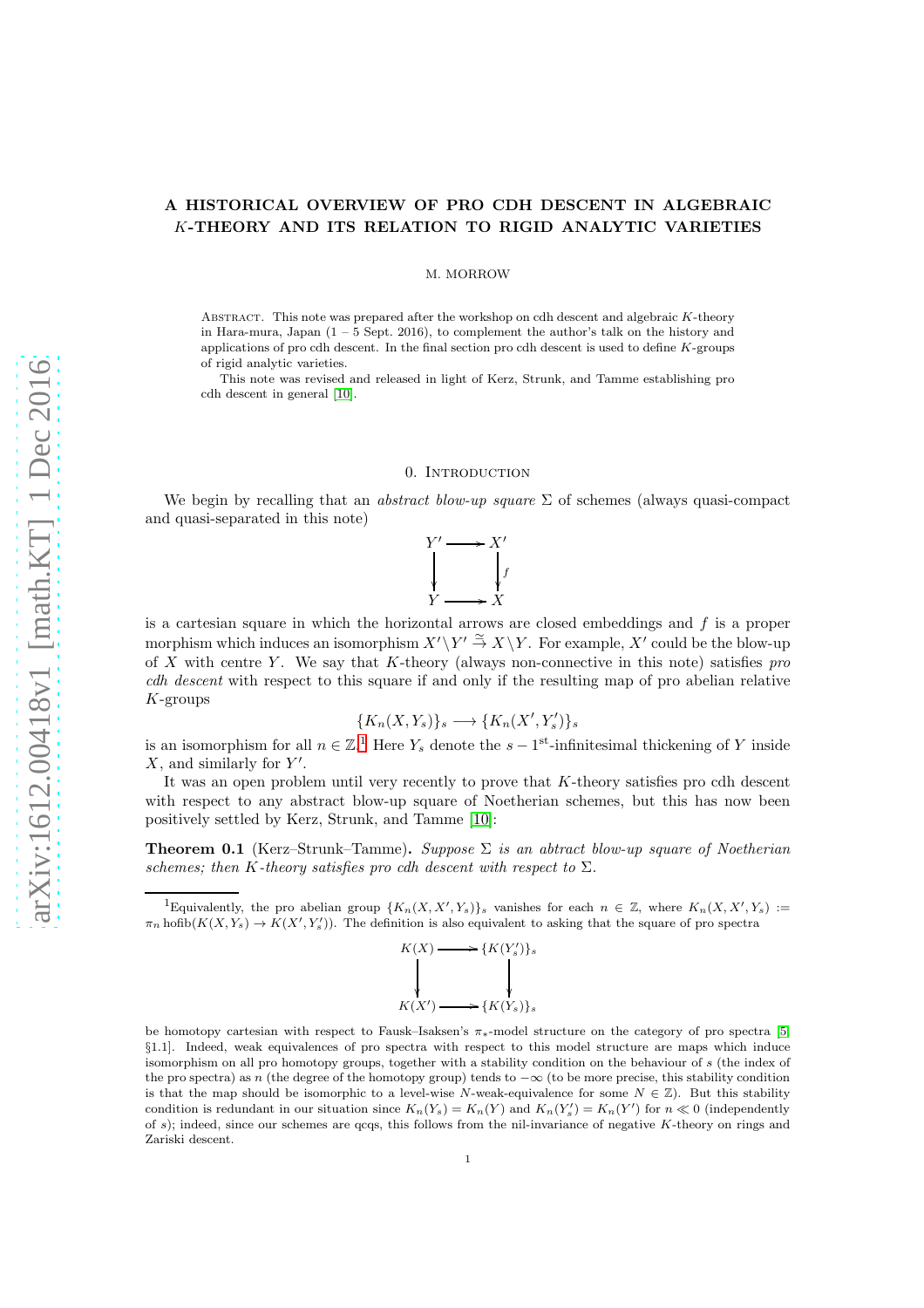In this note we will review some history concerning pro cdh descent (and pro excision) and explain how it relates to the K-theory of rigid analytic varieties.

Acknowledgements. I am extremely grateful to the organisers Wataru Kai, Hiroyasu Miyazaki, and Ryomei Iwasa for their invitation to aforementioned workshop in Hara-mura, and thank all the participants for their questions and interest in the subject.

I would also like to thank Moritz Kerz, Shuji Saito, and Georg Tamme for various discussions about their own ongoing approach to the K-theory of rigid analytic spaces.

### 1. Classical results in low degree

We begin with a review of some more "classical" (1960s–2000s) results in the subject concerning pro excision and pro cdh descent in low degree, many of which have elementary proofs.

1.1. **Pro excision.** Suppose that  $f : A \to B$  is a homomorphism of (always commutative, in this note, for simplicity) rings and  $I \subseteq A$  is an ideal with the following properties: the homomorphism f is injective on I (i.e.,  $I \cap \text{Ker } f = 0$ ), and the image  $f(I)$  (which we henceforth identify with I) is an ideal of B. For brevity, it is convenient to call this an *excision situation*. Note that if  $A \to B$ , I is an excision situation, then so is  $A \to B$ , I<sup>s</sup> for each  $s \geq 1$ .

Example 1.1. The following are the two main examples:

- (i)  $A \subseteq B$  is an extension of rings and I is any ideal of B which is contained inside A, such as the *conductor ideal*  $I = \text{Ann}_A B/A (= \{a \in A : aB \subseteq A\}).$
- (ii)  $A \rightarrow B = A/J$  is a surjection of rings and I is any ideal of A satisfying  $I \cap J = 0$ .

In practice it is typically sufficient to treat these two special cases, since if  $f : A \rightarrow B$ , I is an excision situation, then so are  $A \rightarrow f(A)$ , I and  $f(A) \rightarrow B$ ,  $f(I)$ .

The resulting square



is often called a Milnor, or excision, square<sup>[2](#page-1-0)</sup> in honour of [\[12,](#page-9-2)  $\S2$ ]. We say that K-theory satisfies pro excision with respect to the given situation if and only if the resulting map of pro abelian groups  $\{K_n(A, I^s)\}_s \to \{K_n(B, I^s)\}_s$  is an isomorphism for all  $n \in \mathbb{Z}^3$  $n \in \mathbb{Z}^3$ 

**Remark 1.2.** Note that if  $f$  is a finite morphism then applying Spec to the above Milnor square yields an abstract blow-up square, and the associated pro cdh descent and pro excision problems are equivalent. Thus the following results on pro excision may be seen as the earliest manifestations of pro cdh descent.

The following theorem and corollary summarise the main classical results concerning (pro) excision:

<span id="page-1-2"></span>**Theorem 1.3.** Let  $f : A \rightarrow B$ , I be an excision situation. Then:

- (i)  $K_n(A, I) \to K_n(B, I)$  is an isomorphism for all  $n \leq 0$  (Bass, 1968).
- (ii)  $K_1(A,I) \rightarrow K_1(B,I)$  is surjective and its kernel is a quotient of the abelian group  $B/f(A) \otimes_{\mathbb{Z}} I/I^2$  (Milnor, Swan, 1971).
- (iii) The birelative K-group  $K_1(A, B, I)$  is isomorphic to  $\Omega^1_{B/A} \otimes_B I/I^2$  (Geller–Weibel 1983).

<span id="page-1-0"></span><sup>2</sup>The reader may wish to check that this square is both cartesian and cocartesian in the category of rings (as well as in the categories of A-modules and groups.

<span id="page-1-1"></span><sup>&</sup>lt;sup>3</sup>Equivalently, the pro abelian group  $\{K_n(A, B, I^s)\}\$ s vanishes for each  $n \in \mathbb{Z}$ , where  $K_n(A, B, I^s) :=$  $\pi_n \operatorname{hofib}(K(A, I^s) \to K(B, I^s)).$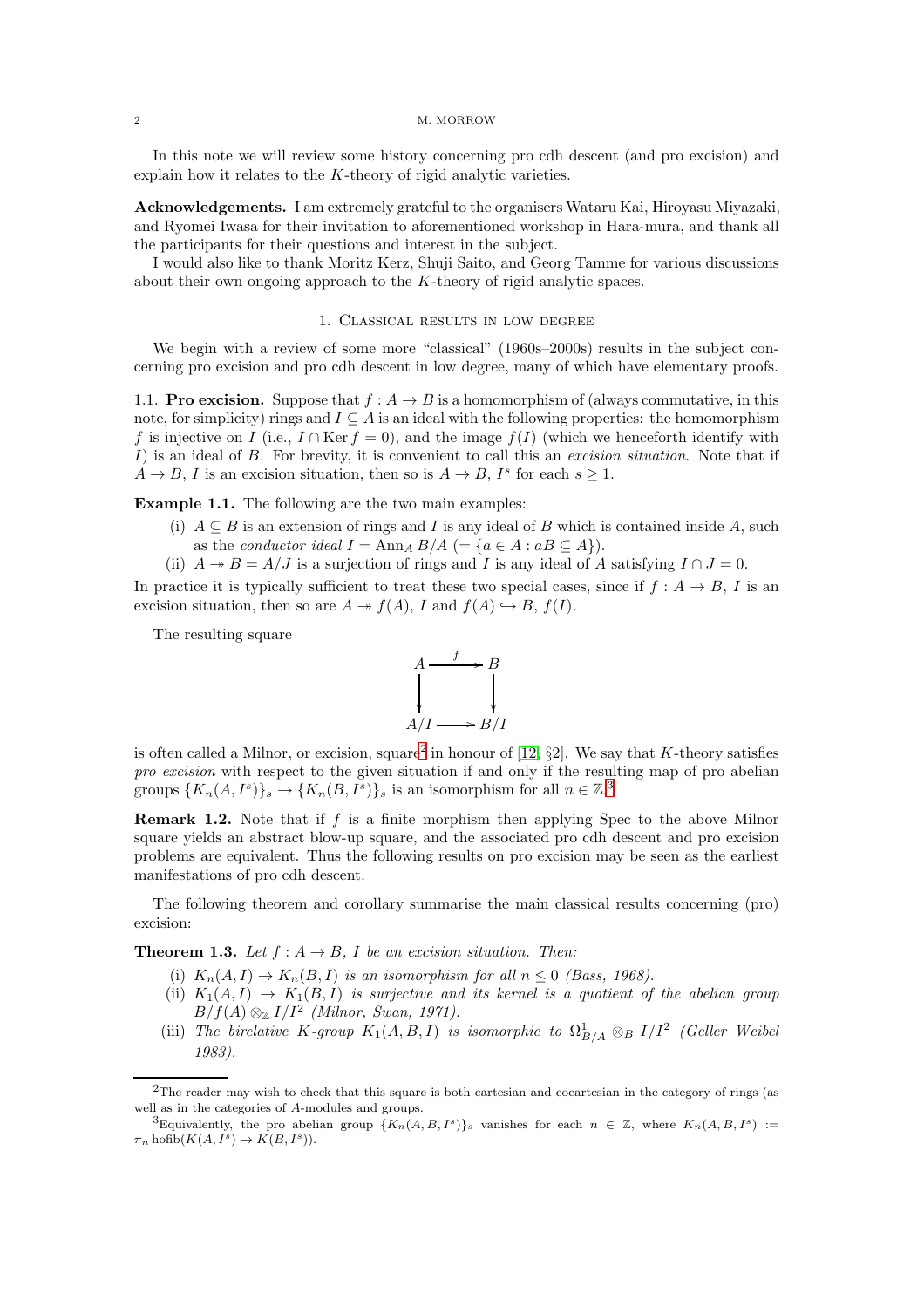*Notes on the proofs.* The case  $n = 0$  of (i) may be found as an exercise in Weibel's K-book [\[25,](#page-10-0) Exs. II.2.3 & II.2.4; the case  $n < 0$  then follows by the usual descending induction, noting that  $A[T] \rightarrow B[T]$ ,  $IA[T]$  is also an excision situation.

If f is surjective, then it was proved by Milnor [\[12,](#page-9-2) Lem. 6.3] that  $K_1(A, I) \stackrel{\simeq}{\to} K_1(B, I)$ , and by Swan [\[20,](#page-10-1) Thm. 7.1] that  $K_2(A,I) \twoheadrightarrow K_2(B,I)$ . Therefore  $K_1(A, B, I) \stackrel{\simeq}{\to} K_1(f(A), B, I)$ , which reduces (ii) and (iii) to the case when f is injective; we therefore henceforth assume that  $I \subseteq A \subseteq B$ .

(ii): Swan [\[20,](#page-10-1) §4] used explicit calculations with Steinberg symbols to show that the sequence

$$
B/A \otimes_{\mathbb{Z}} I/I^2 \xrightarrow{\psi} K_1(A,I) \longrightarrow K_1(B,I) \longrightarrow 0
$$

is exact. Here the map  $\psi$  is defined by sending an element  $b \otimes x$  to the class (known as a Mennicke symbol) in  $K_1(A, I)$  associated to the matrix

$$
\begin{pmatrix} 1-bx & x \\ -b^2x & 1+bx \end{pmatrix} \in \text{SL}_2(A,I).
$$

(iii): Vorst [\[23,](#page-10-2) Thm. 2.5], by observing some additional relations among Mennicke symbols, improved Swan's result by showing that  $\psi$  actually factors through the surjection

$$
B/A \otimes_{\mathbb{Z}} I/I^2 \longrightarrow \Omega^1_{B/A} \otimes_B I/I^2, \qquad b \otimes x \mapsto db \otimes x,
$$

thereby defining the "Swan–Vorst" map  $\varepsilon : \Omega^1_{B/A} \otimes_B I/I^2 \to K_1(A,I)$ . Finally, it was shown by Geller–Weibel [\[8,](#page-9-3) Thm. 1.1] (more calculations with Mennicke symbols) that the Swan–Vorst map could be identified with the canonical map  $K_1(A, B, I) \to K_1(A, I)$ .

<span id="page-2-0"></span>Corollary 1.4. K-theory satisfies pro excision in degrees  $\leq 1$ ; i.e., if  $f : A \rightarrow B$ , I is an excision situation, then the pro abelian group  $\{K_n(A, B, I^s)\}\$  vanishes for  $n \leq 1$ .

*Proof.* The birelative group  $K_n(A, B, I^s)$  vanishes for each fixed  $s \geq 1$  and  $n \leq 0$  by (i) and the surjectivity part of (ii) of the previous theorem (recall that  $A \to B$ ,  $I^s$  is an excision situation for each  $s \geq 1$ ). Concerning the case  $n = 1$ , the desired vanishing follows from (iii) and the observation that the pro abelian group  $\{\Omega^1_{B/A} \otimes_B I^s/I^{2s}\}_s$  is zero (since each map  $I^{2s}/I^{4s} \to I^{s}/I^{2s}$  is obviously zero).

Remark 1.5 (Failure of excision). It is not hard to use Theorem [1.3\(](#page-1-2)iii) to find an example of an excision situation, with f injective, for which  $K_1(A, B, I) \neq 0$ . For example, already in 1971, Swan [\[20,](#page-10-1) §3] showed that in the situation  $B := \mathbb{Z}[\zeta_p] \supset A := B + pB \supset I := pB$ , the surjection  $K_1(A, I) \to K_1(B, I)$  is not an isomorphism. Therefore the passage to the pro world by taking all powers of  $I$  seems to be essential to understanding excision and cdh descent phenomena in algebraic K-theory.

<span id="page-2-1"></span>Remark 1.6 (Validity of excision). In contrast to the previous remark, the following theorem was proved by Suslin [\[18\]](#page-9-4) in 1995, building on early work joint with Wodzicki [\[19\]](#page-9-5): if  $f : A \rightarrow B$ , *I* is an excision situation,  $N > 0$  is fixed, and  $Tor_*^{\mathbb{Z}\ltimes I}(\mathbb{Z}, \mathbb{Z}) = 0$  for all  $0 < n \leq N$ , then  $K_*(A, B, I) = 0$  for all  $n \leq N$ . Unfortunately, the Tor vanishing hypothesis is rarely satisfied for the types of excision situations which appear in algebraic geometry; this result is more appropriate for Banach algebras, infinite-dimensional function algebras, etc.

1.2. Pro cdh descent. The goal of this section is to prove Theorem [1.9,](#page-3-0) which is historically the first interesting case of pro cdh descent which does not follow trivially from the above classical results on pro excision. We must first prove the following lemma, which follows in a relatively straightforward way from Corollary [1.4:](#page-2-0)

<span id="page-2-2"></span>**Lemma 1.7.** Let  $\Sigma$  be an abstract blow-up square of Noetherian schemes in which f is a finite morphism, and assume that X admits a cover by  $1 + d$  affine open subschemes. Then Ktheory satisfies pro cdh descent with respect to  $\Sigma$  in degree  $\leq 1-d$ , i.e., the pro abelian group  ${K_n(X, X', Y_s)}_s$  vanishes for  $n \leq 1 - d$ .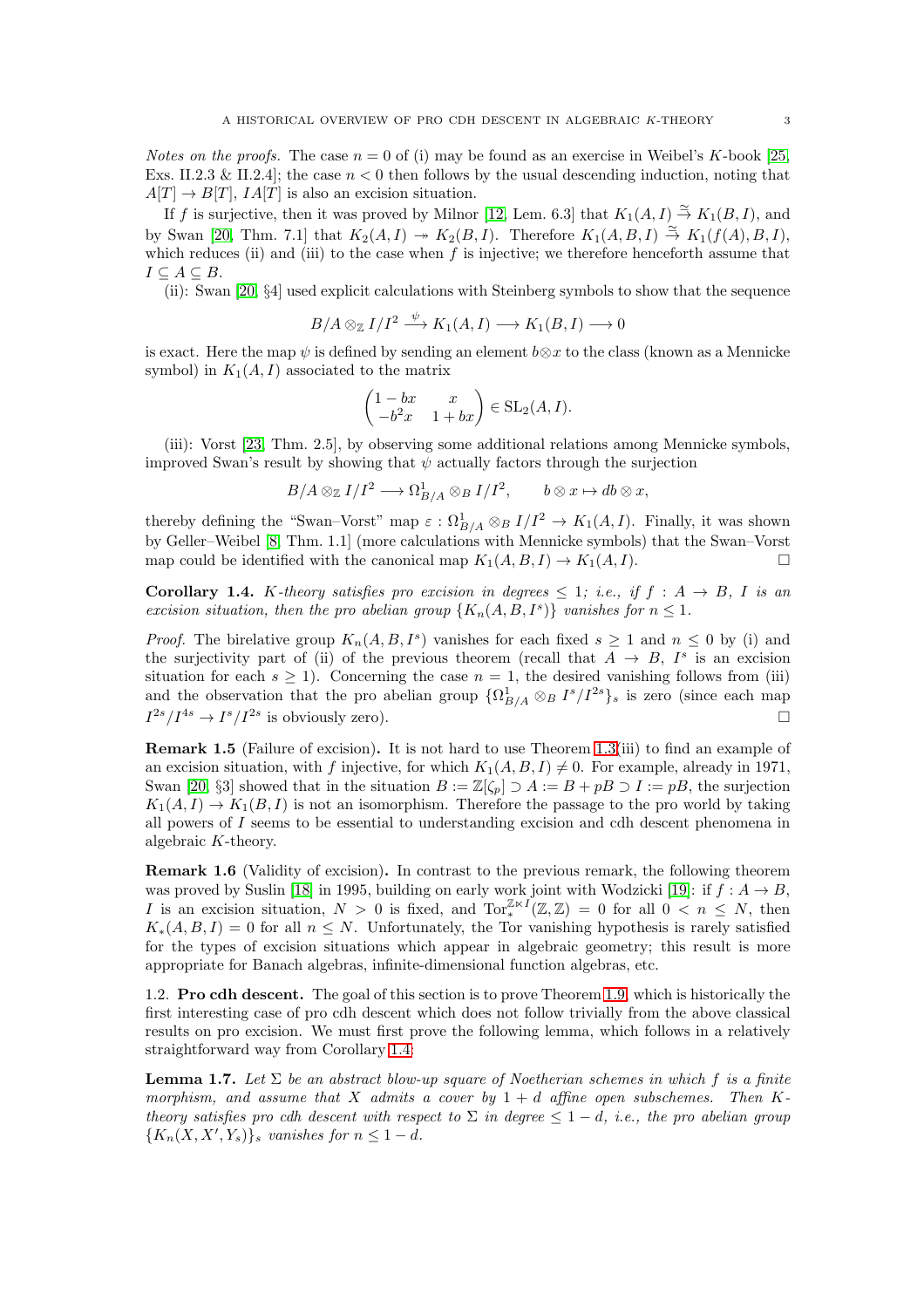*Proof.* By induction on d, using the Mayer–Vietoris property for the presheaf of spectra  $X \supset$  $U \mapsto K(U, X' \times_X U, Y_s \times_X U)$ , we may assume that X is affine. Then X' is also affine and f corresponds to a finite morphism of rings  $f : A \to B$ . Since  $\Sigma$  is an abstract blow-up square, the induced map on localisations  $A_{\mathfrak{p}} \to B \otimes_A A_{\mathfrak{p}}$  is an isomorphism for all prime ideals  $\mathfrak{p} \subseteq A$ which do not contain  $I := I(Y)$ ; hence the finitely generated A-modules Ker f and Coker f are killed by  $I^s$  for  $s \gg 0$ . It then follows from the Artin–Rees lemma (resp. a trivial argument) that  $I^s \cap \text{Ker } f = 0$  (resp.  $f(I^s)$  is an ideal of B) for  $s \gg 0$ . In conclusion, possibly after replacing Y by an infinitesimal thickening, the abstract blow-up square  $\Sigma$  is Spec of a Milnor square and hence the desired pro cdh descent reduces to Corollary [1.4.](#page-2-0)

**Remark 1.8.** If  $\Sigma$  is an abstract blow-up square of Noetherian schemes in which f is a finite morphism, then K-theory satisfies pro cdh descent with respect to  $\Sigma$  in degrees  $1-\dim Y$  (which may be better or worse than the bound offered by the previous lemma). To prove this, argue as in the previous lemma but replace the initial induction by the observation that each descent spectral sequence

$$
E_2^{pq}(s) = H^p(X, \mathcal{K}_{-q,(X,X',Y_s))}) \Longrightarrow K_{-p-q}(X, X', Y_s)
$$

is supported in the range  $p \leq \dim Y$ , since the sheaf  $\mathcal{K}_{-q,(X,X',Y_s)}$  is supported on Y.

The following result is implicitly due to Weibel [\[24,](#page-10-3) §3–4], though he did not explicitly state it, and was used by Krishna–Srinivas [\[11\]](#page-9-6) to study zero-cycles on singular surfaces:

<span id="page-3-0"></span>**Theorem 1.9.** Let  $\Sigma$  be an abstract blow-up square in which X is an excellent, normal, 2dimensional scheme,  $X'$  is regular, and Y is 0-dimensional. Then K-theory satisfies pro cdh descent with respect to  $\Sigma$  in degrees  $\leq 0$ , i.e., the pro abelian group  $\{K_n(X, X', Y_s)\}_s$  vanishes for  $n \leq 0$ .

*Proof.* The Zariski presheaf of spectra  $X \supseteq U \mapsto K(U, X' \times_X U, Y_s \times_X U)$  satisfies Zariski descent (since K-theory does), thereby yielding a descent spectral sequence

$$
E_2^{pq}(s) = H^p(X, \mathcal{K}_{-q,(X,X',Y_s))}) \Longrightarrow K_{p+q}(X,X',Y_s)
$$

for each s. But the sheaf  $\mathcal{K}_{-q,(X,X',Y_s)}$  is supported on the 0-dimensional subspace |Y| (since  $X' \setminus Y' \stackrel{\simeq}{\to} X \setminus Y$ , and so this spectral sequence degenerates to edge map isomorphisms

$$
\bigoplus_{x\in|Y|} K_n(\text{Spec}\,\mathcal{O}_{X,x}, X'\times_X \text{Spec}\,\mathcal{O}_{X,x}, Y_s\times_X \text{Spec}\,\mathcal{O}_{X,x}) \xrightarrow{\simeq} K_n(X,X',Y),
$$

compatibly in s, for each  $n \in \mathbb{Z}$ . This reduces us to the case that  $X = \text{Spec } \mathcal{O}_{X,x}$  for each  $x \in Y$ .

Therefore for the rest of the proof we may suppose that  $X$  is the spectrum of an excellent, normal, 2-dimensional local ring A; we may also suppose that  $Y = V(\mathfrak{m}_A)$ , since this does not change the pro abelian groups which we must show vanish. Fix  $s \geq 1$ .

As argued at the beginning of the proof of  $[24, Thm. 1.9], X'$  is necessarily the blow-up of X along an  $m_A$ -primary ideal J; replacing J by  $J^s$  (which does not change the blow-up) we may assume  $J \subseteq \mathfrak{m}_A^s$ . By [\[24,](#page-10-3) Prop. 1.6 & Eg. 1.7], there exists a reduction ideal  $J' \subseteq J$  for J which is generated by a regular sequence. It follows from [\[24,](#page-10-3) Thm. 1.5] that the resulting canonical map of blow-ups  $X' = B|_J X \to B|_{J'} X$  is finite. In conclusion, we have the following tower of abstract blow-up squares:



where  $Z := V(J') \times_X \mathrm{Bl}_{J'} X$ .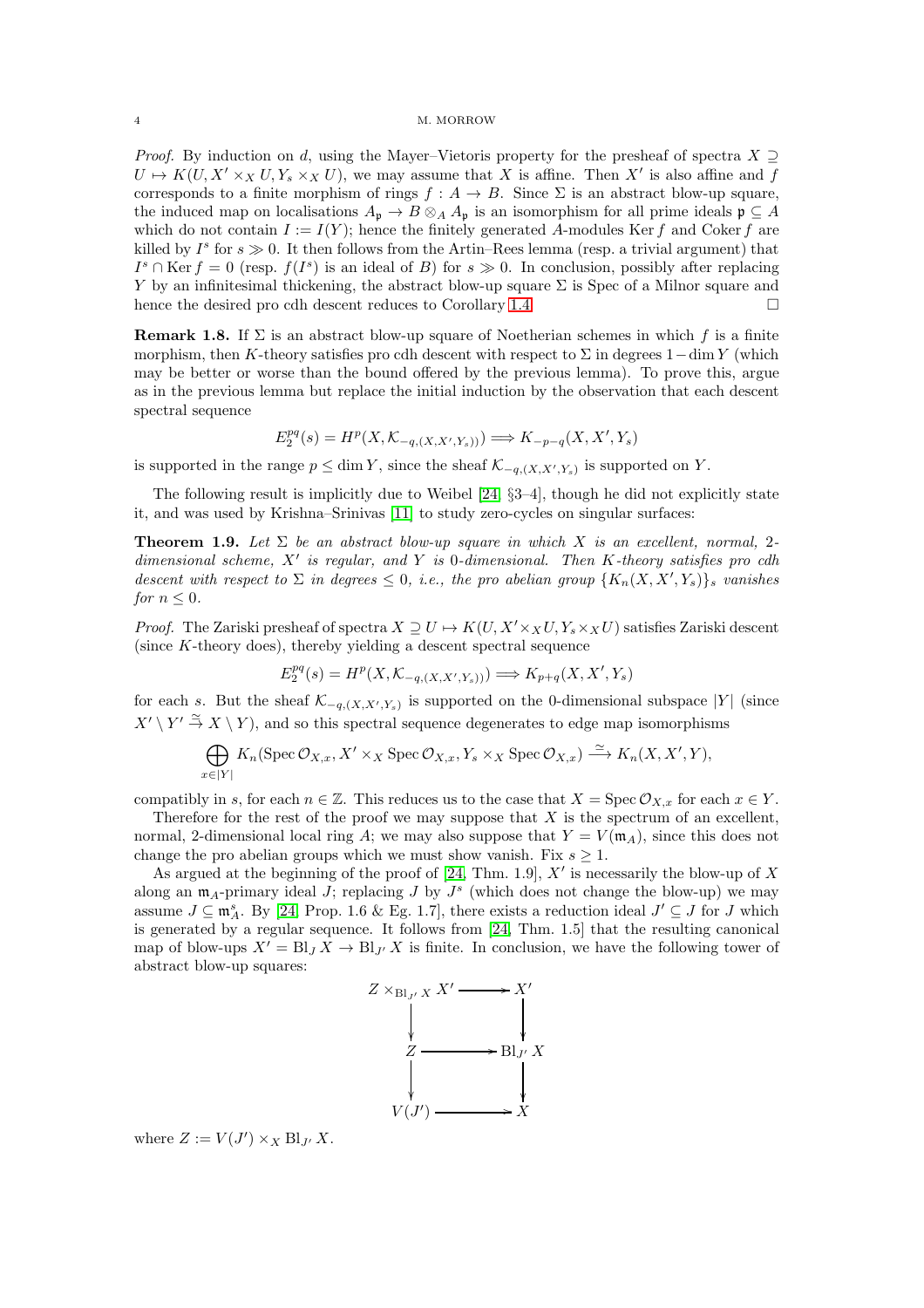There is an associated fibre sequence of birelative K-theories

$$
K(X, Bl_{J'} X, V(J')) \longrightarrow K(X, X', V(J')) \longrightarrow K(Bl_{J'} X, X', Z),
$$

and similarly after replacing  $J'$  by any power  $J'^{r}$ :

$$
K(X, Bl_{J'} X, V(J'^{r})) \longrightarrow K(X, X', V(J'^{r})) \longrightarrow K(Bl_{J'} X, X', Z_{r}).
$$

We now make two observations:

(i) There exists  $r \gg 0$  such that the canonical map

 $K_n(\text{Bl}_{J'} X, X', Z_r) \longrightarrow K_n(\text{Bl}_{J'} X, X', Z)$ 

is zero for  $n \leq 0$ ; this follows from the previous lemma since  $J'$  is generated by a regular sequence of length two and so  $Bl_{J'} X$  admits a cover by two open affines (alternatively, appeal to the previous remark noting that dim  $Z = 1$ .

(ii) Thomason's calculation of the K-theory of a blow-up along a regular immersion means that  $K(X, Bl_{J'}X, V(J'))$  is trivial [\[22\]](#page-10-4) (see also [\[4,](#page-9-7) §1] for some further explanation on this point).

Comparing the previous two fibre sequences with these observations in mind, we see that the canonical map  $K_n(X, X', V(J'')) \to K_n(X, X', V(J'))$  is zero for  $n \leq 0$ . But there is  $s' \gg r$ such that  $\mathfrak{m}_{A}^{s'} \subseteq J'^{r}$ , and so  $K_{n}(X, X', V(\mathfrak{m}_{A}^{s})) \to K_{n}(X, X', V(\mathfrak{m}_{A}^{s}))$  is also zero for  $n \leq 0$ , as required to complete the proof.  $\hfill\Box$ 

# 2. THE STATE OF THE ART

2.1. Pro excision for Noetherian rings, and consequences. The following theorem summarises the most important recent results concerning pro excision, in which we see in particular that pro excision is always true when dealing with Noetherian rings:

<span id="page-4-1"></span>**Theorem 2.1.** Let  $f : A \rightarrow B$ , I be an excision situation. Then the following implications hold:

K-theory satisfies pro excision in the given situation,  
\ni.e., 
$$
\{K_n(A, I^s)\}_s \to \{K_n(B, I^s)\}_s
$$
 is an isomorphism for all  $n \in \mathbb{Z}$ .  
\n
$$
\left\| \begin{array}{ll} (\text{Geisser-Hesselholt}) & \text{(Geisser-Hesselholt)} \\ \text{The pro abelian group } \{ \text{Tor}_n^{\mathbb{Z} \times I^s}(\mathbb{Z}, \mathbb{Z}) \}_s \text{ is zero for all } n \geq 1. \end{array} \right\}
$$
\n
$$
\left\| \begin{array}{ll} (\text{M.}) & \text{M.} \\ (\text{André, Quillen}) & \text{M.} \end{array} \right\|
$$

A is Noetherian, or I is a quasiregular ideal of A

Notes on the proof. The first implication, due to Geisser–Hesselholt [\[7,](#page-9-8) Thm. 3.1] [\[6,](#page-9-9) Thm. 1.1], is a pro version of the criterion for excision which was mentioned in Remark [1.6.](#page-2-1)

The contribution of the author [\[14,](#page-9-10) Thm. 1.2] follows from manipulating various Tor vanishing conditions.

If A is Noetherian, then the final implication is an easy consequence of the Artin–Rees lemma which seems to have been first noticed by André and Quillen; see, e.g.,  $[14, \text{ Lem. } 2.1]$  for a proof. On the other hand, if  $I$  is a quasiregular of  $A$ , then Quillen proved that the canonical map  $Tor_n^A(A/I^{2s}, A/I^{2s})\}_s \to Tor_n^A(A/I^s, A/I^s)\}_s$  is zero (for example, if I is generated by a single non-zero-divisor t, then the map can be represented by  $A/I^{2s} \xrightarrow{\times t^s} A/I^s$ , which is clearly zero); see [\[16,](#page-9-11) Prop. 8.5] and [\[14,](#page-9-10) Eg. 1.4].

<span id="page-4-0"></span><sup>&</sup>lt;sup>6</sup>This means that  $I/I^2$  is flat as an A/I-module and the canonical map  $\bigwedge_{A/I}^n I/I^2 \to \text{Tor}_n^{A/I}(A/I, A/I)$  is an isomorphism for each  $n \geq 0$ ; if A is Noetherian then it is equivalent to ask that I be locally generated by a regular sequence [\[15,](#page-9-12) Def. 6.10].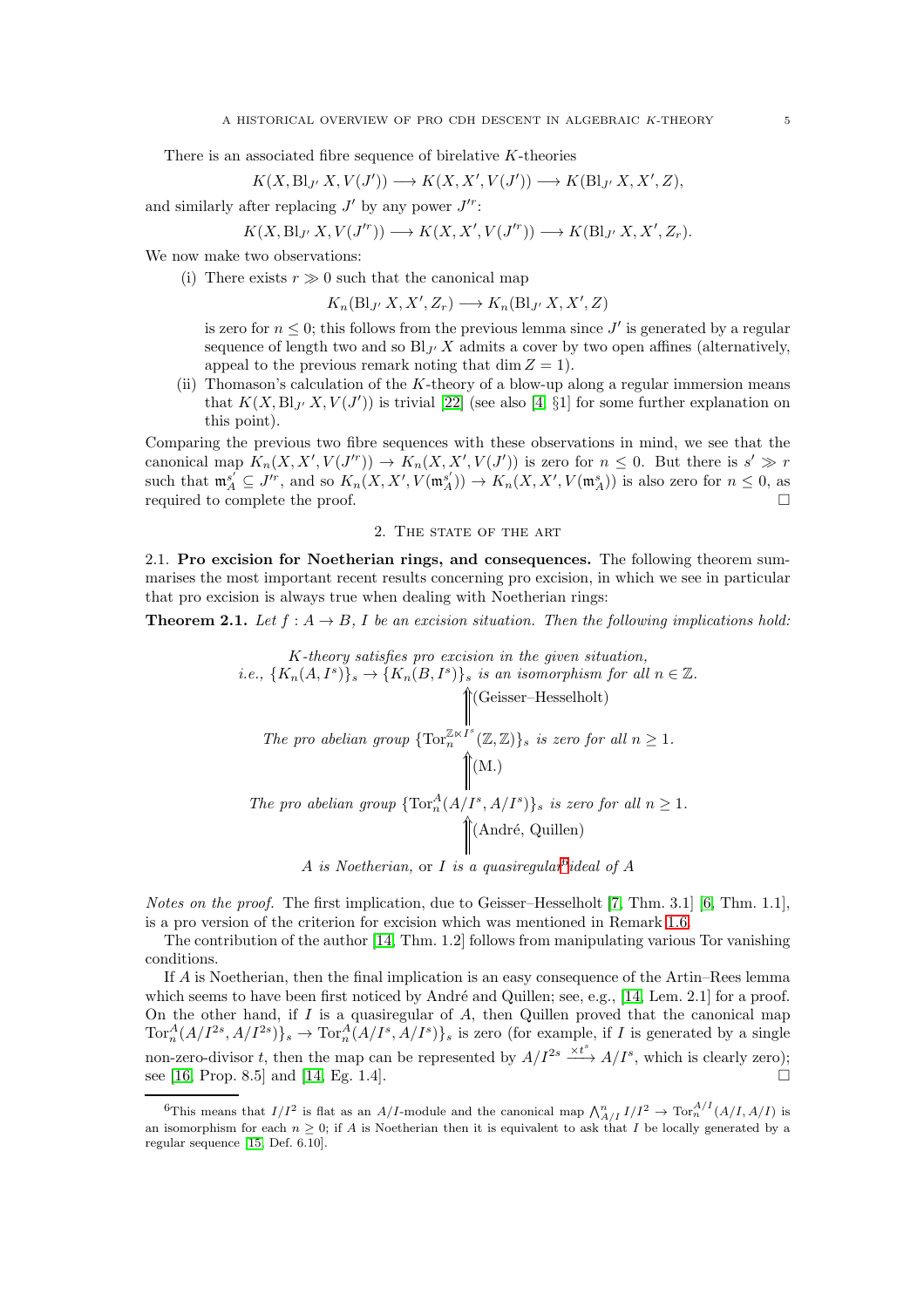Remark 2.2. A more direct proof that K-theory satisfies pro excision whenever A and B are Noetherian is also given in the recent work of Kerz–Strunk–Tamme [\[10,](#page-9-0) Corol. 4.12].

From the previous theorem we already obtain an interesting case of pro cdh descent:

Corollary 2.3. Let  $\Sigma$  be an abstract blow-up square of Noetherian schemes, and assume that  $f: X' \to X$  is a finite morphism. Then K-theory satisfies pro cdh descent for  $\Sigma$ .

*Proof.* By Zariski descent for K-theory we may immediately reduce to the case that  $X$  is affine, after which the claim follows by repeating the proof of Lemma [1.7.](#page-2-2)

The previous theorem may also be used to establish pro cdh descent for blow-ups along regular immersions:

**Theorem 2.4.** Let  $\Sigma$  be an abstract blow-up square of Noetherian schemes; assume that  $Y \hookrightarrow X$ is a regular immersion and that  $X'$  is the blow-up of  $X$  along  $Y$ . Then  $K$ -theory satisfies pro cdh descent with respect to  $\Sigma$ .

*Proof.* By Zariski descent for K-theory we may immediately reduce to the case that  $X = \text{Spec } A$ is affine and  $Y = V(J)$ , where  $J \subseteq A$  is the ideal defined by a regular sequence  $t_1, \ldots, t_c \in A$ . Fix  $s > 1$ .

The key observation is that  $J' := (t_1^s, \ldots, t_c^s)$  is a reduction ideal for  $J^s$ : indeed, this means that there exists  $n \geq 1$  satisfying  $J'J^n = J^{n+1}$ , and some simple combinatorics with the exponents shows that  $n = c - 1$  works. Therefore the canonical map  $Bl_{J^s} A \to Bl_{J'} A$  is finite by [\[24,](#page-10-3) Thm. 1.5]; since the blow-up along an ideal is unchanged by replacing the ideal by any power, this yields a finite morphism  $X' = Bl_J A \rightarrow Bl_{J'} A$ . Now the previous theorem implies that, for each  $n \geq 0$ , there exists  $r \gg 0$  such that the canonical map  $K_n(\text{Bl}_{J'} X, X', Z_r) \to K_n(\text{Bl}_{J'} X, X', Z)$ is zero, where  $Z := V(J') \times_A \text{Bl}_{J'} A$ .

Now the same comparison of the fibre sequences (together with Thomason's calculation) already used to prove Theorem [1.9](#page-3-0) shows that the map  $K_n(X, X', V(J'^r)) \to K_n(X, X', V(J'))$ is zero, which is enough to complete the proof.

2.2. Pro cdh descent. The following was the main result of [\[13\]](#page-9-13):

**Theorem 2.5.** Let  $\Sigma$  be an abstract blow-up square, and assume that X is either

- (i) a Noetherian, quasi-excellent Q-scheme of finite Krull dimension; or
- (ii) a variety over an infinite perfect field which has strong resolution of singularities.

Then K-theory satisfies pro cdh descent with respect to  $\Sigma$ .

Notes on the proof. Haesmeyer's method shows that infinitesimal  $K$ -theory, defined as the homotopy fibre of either  $K \to H\mathbb{N}$  or  $K \to \{TC^m(-;p)\}_m$  depending on the situation, satisfies cdh descent;<sup>[7](#page-5-0)</sup> this reduces the problem to showing that negative cyclic homology and topological cyclic homology have suitable pro cdh descent properties. In turn, by a series of further

(i) either replace "category of Noetherian quasi-excellent Q-schemes" by "category of essentially finite type A-schemes, where A is a regular excellent Q-algebra"; or

$$
\mathcal{E}(\operatorname{Spec} \widehat{\mathcal{O}}_{X,x}) \longrightarrow \mathcal{E}(X' \times_X \widehat{\mathcal{O}}_{X,x})
$$
\n
$$
\downarrow \qquad \qquad \downarrow
$$
\n
$$
\mathcal{E}(Y \times_X \widehat{\mathcal{O}}_{X,x}) \longrightarrow \mathcal{E}(Y' \times_X \widehat{\mathcal{O}}_{X,x})
$$

<span id="page-5-0"></span><sup>7</sup> I am grateful to Kerz for bringing to my attention that, in case (i), the proof of this assertion in [\[13\]](#page-9-13) contains a gap when X is not of finite type over a field. Indeed, the statement of [\[13,](#page-9-13) Prop. 3.6] needs to be modified by assuming that  $\mathcal E$  commutes with filtered colimits (so that its stalks are computed by its values on local rings) and by adding one of the following additional hypotheses:

<sup>(</sup>ii) assume that  $\mathcal E$  satisfies excision for morphisms which are isomorphisms infinitely near a closed subsheme. Indeed, in case (a) the given proof in op. cit. works, since Haesemeyer's argument works over any regular, local, excellent Q-algebra A (the key observation being that hypersurfaces in  $\mathbb{P}^d_A$  are Cohen–Macaulay since A is regular). So, given an arbitrary abstract blow-up square of Noetherian quasi-excellent Q-schemes, it follows that the resulting square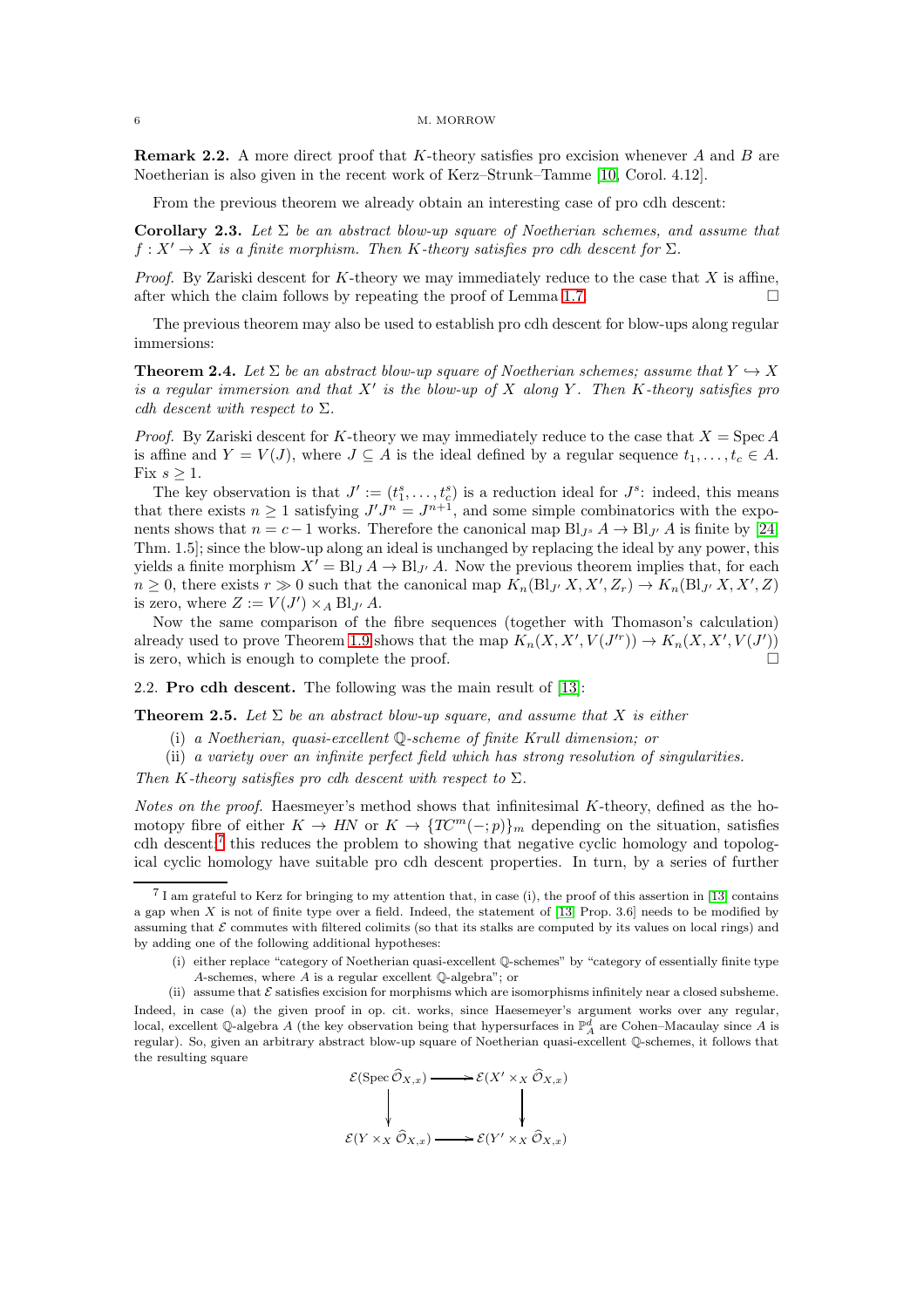reductions, it is ultimately enough to check that Hochschild homology satisfies pro cdh descent with respect to any abstract blow-up square of Noetherian schemes [\[13,](#page-9-13) Thm. 3.3]; the proof of this latter result is intimately linked to the Artin–Rees lemma and formal functions theorem for coherent cohomology.

However, the previous theorem has been made redundant by the following recent result of Kerz, Strunk, and Tamme [\[10\]](#page-9-0):

<span id="page-6-3"></span>**Theorem 2.6** (Kerz–Strunk–Tamme). Suppose  $\Sigma$  is an abstract blow-up square of Noetherian schemes; then K-theory satisfies pro cdh descent with respect to  $\Sigma$ .

### 3. CONTINUOUS  $K$ -THEORY OF RIGID ANALYTIC VARIETIES

In this section  $\mathcal{O}_F$  denotes a complete discrete valuation ring with field of fractions F. We assume that the reader is familiar with the elementary theory of rigid analytic  $F$ -varieties.<sup>[8](#page-6-0)</sup> We will explain how pro cdh descent allows us to propose a definition of the "continuous"  $K$ -theory of a rigid analytic F-variety. This is perhaps the simplest manifestation of a fact already wellknown among a few experts (c.f., [\[9,](#page-9-14) Prop. 26]), namely that pro cdh descent is closely related to the problem of defining and studying the K-theory of rigid analytic varieties. Heuristically, this relation is a consequence of Raynaud's theorem [\[17\]](#page-9-15) that taking rigid analytic generic fibres defines an equivalence of categories

quasi-compact, topologically finite-type formal  $\mathcal{O}_F$ -schemes, localised by admissible blow-ups  $\sim$  quasi-compact, quasi-separated rigid analytic F-varieties

Therefore invariants of rigid analytic varieties arise as invariants of formal  $\mathcal{O}_F$ -schemes which are suitably stable by admissible blow-ups.

Our definition of the continuous  $K$ -theory of a rigid analytic variety begins with the affinoid case:

<span id="page-6-2"></span>**Definition 3.1.** For each affinoid F-algebra R, its continuous K-theory  $K^{\text{cts}}(R)$  is defined<sup>[9](#page-6-1)</sup> to be the homotopy pushout of the diagram of spectra



where  $R_0 \subset R$  is any subring of definition (i.e., a open and bounded subring of R) and  $\pi$  is any topologically nilpotent unit of F.

**Lemma 3.2.** Up to weak equivalence, the previous definition depends on neither the chosen topologically nilpotent unit  $\pi$  nor the chosen subring of definition  $R_0$ .

*Proof.* The independence on  $\pi$  is clear, since if  $\varpi$  were another topologically nilpotent unit, then the chains of ideals  $\pi^s R_0$  and  $\varpi^s R_0$   $(s \ge 1)$  would be intertwined.

As we shall now see, the independence on the subring of definition is in fact a case of pro excision for K-theory. Let  $R'_0 \subset R$  be an alternative subring of definition, which we may assume

is homotopy cartesian for each point  $x \in X$  (note that the completion  $\hat{\mathcal{O}}_{X,x}$  is the quotient of a regular, complete Q-algebra, so case (a) applies). Under assumption (b) we may immediately replace  $\hat{\mathcal{O}}_{X,x}$  by  $\mathcal{O}_{X,x}$  since the morphism Spec  $\widehat{\mathcal{O}}_{X,x} \to \operatorname{Spec} \mathcal{O}_{X,x}$  is an isomorphism infinitely near the closed point of Spec  $\widehat{\mathcal{O}}_{X,x}$ , thereby fixing the proof.

Finally note that both K-theory and Hochschild homology, hence also infinitesimal K-theory, satisfy hypothesis (b); so the proof of [op. cit., Thm. 3.7] then works as stated.

Using this corrected proof, the condition "quasi-excellent" in (i) is no longer required.

<span id="page-6-0"></span><sup>8</sup>Everything in this section works verbatim for relative rigid spaces over a Noetherian ring complete with respect to an arbitrary ideal [\[3,](#page-9-16) §5] .

<span id="page-6-1"></span><sup>&</sup>lt;sup>9</sup>Everything in this section would probably remain valid if holim<sub>s</sub>  $K(R_0/\pi^sR_0)$  were replaced by the pro spectrum  ${K(R_0/\pi^sR_0)}_s$ , though care would be required with the descent assertions in Theorem [3.5.](#page-8-0)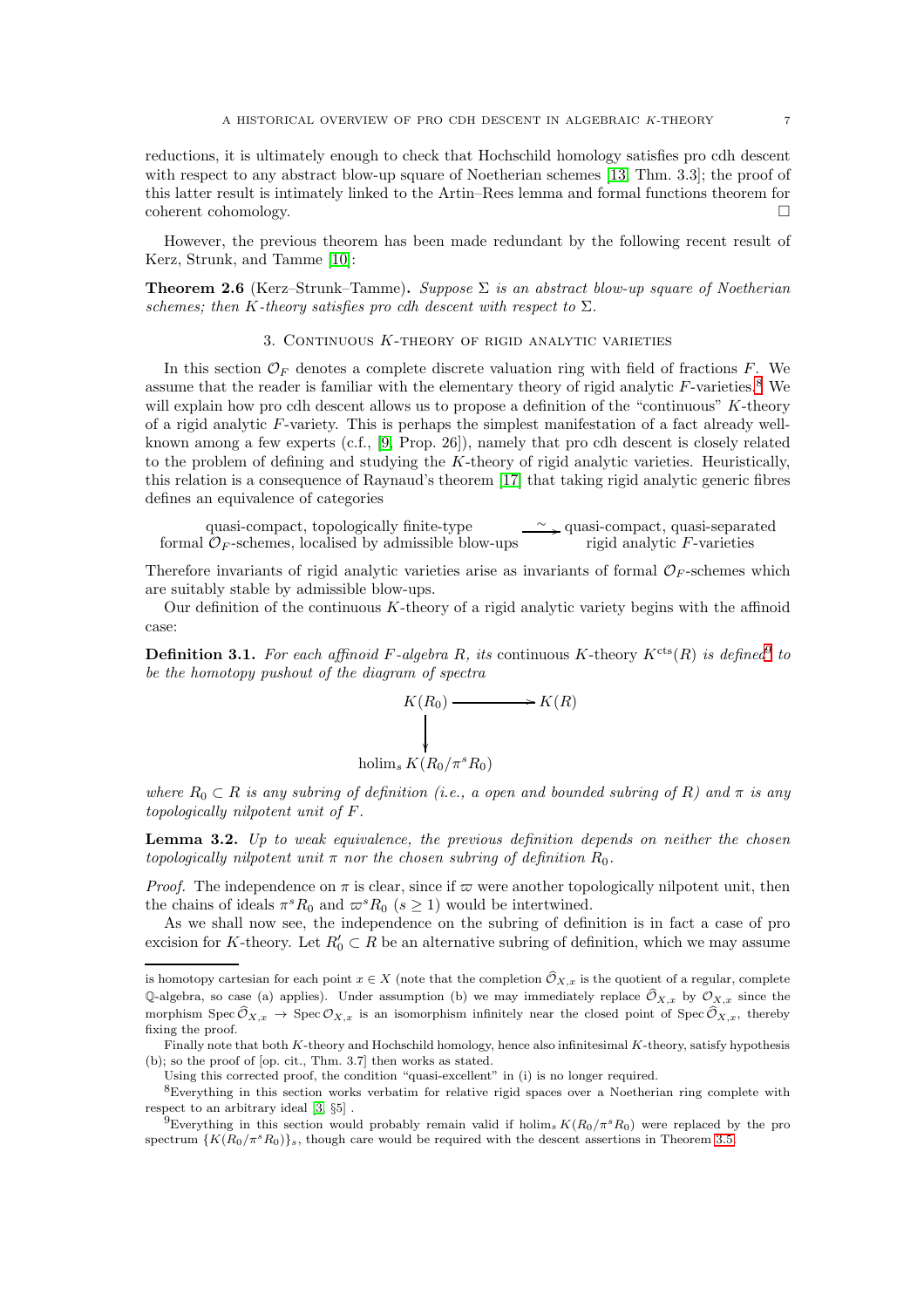is contained inside  $R_0$  (otherwise replace  $R'_0$  by  $R'_0 \cap R_0$ , which is well-known to still be a subring of definition). We must prove that the diagram



is homotopy cartesian.

Since  $R'_0$  is open and  $R_0$  is bounded in R, there is an inclusion  $\pi^s R_0 \subseteq R'_0$  for  $s \gg 0$ ; moreover, the chains of ideals  $\{\pi^s R_0\}_{s\geq 0}$  and  $\{\pi^s R_0'\}_{s\geq 0}$  of  $R_0'$  are intertwined (since  $R_0'$  is bounded and each  $\pi^s R_0$  is open). Thus we may replace the bottom left term in the above diagram by holim<sub>s</sub> $\gg 0$  K( $R'_0/\pi^sR_0$ ), and so the homotopy cartesianness of the diagram is equivalent to the canonical map

holim<sub>s</sub>  $K(R'_0, \pi^s R_0) \longrightarrow$  holim<sub>s</sub>  $K(R_0, \pi^s R_0)$ 

being a weak-equivalence; but this follows from the overall implication of Theorem [2.1.](#page-4-1)  $\Box$ 

**Remark 3.3.** Readers who wish for  $K^{\text{cts}}(R)$  to be unambiguously defined (i.e., not merely up to weak equivalence) should take hocolim<sub>R<sub>0</sub></sub> of the current definition, where  $R_0$  varies over the filtered system of all subrings of definition of R.

Given a qcqs rigid analytic variety  $X$ , it may be covered (in the admissible topology) by finitely many open affinoids and we may then attempt to define the continuous  $K$ -theory of  $X$ by gluing the above  $K^{\text{cts}}$  of each affinoid; the forthcoming theorem (which crucially needs pro cdh descent) shows that the result of this process is well-defined, i.e., independent of the chosen cover; we first prove the essential lemma in the case of a two element admissible cover of an affinoid:

<span id="page-7-1"></span>**Lemma 3.4.** Let  $U = \text{Sp } R$  be an affinoid F-variety, and  $\{U^1 = \text{Sp } R^1, U^2 = \text{Sp } R^2\}$  an open cover of U by two rational subdomains; set  $R^3 := R^1 \widehat{\otimes}_R R^2$  (:=  $F \otimes_{\mathcal{O}_F}$  of the  $\pi$ -adic completion of  $R_0^1 \otimes_{R_0} R_0^2$ , where  $R_0, R_0^1, R_0^2$  are any subrings of definition of  $R, R_0^1, R_0^2$  respectively). Then the square

$$
K^{\text{cts}}(R) \longrightarrow K^{\text{cts}}(R^2)
$$
  
\n
$$
\downarrow \qquad \qquad \downarrow
$$
  
\n
$$
K^{\text{cts}}(R^1) \longrightarrow K^{\text{cts}}(R^3)
$$

is homotopy cartesian.

*Proof.* Fix a subring of definition  $R_0 \subseteq R$ . Raynaud's equivalence recalled at the beginning of the section is known to be compatible with the Zariski topology on the left and the admissible topology on the right [\[3,](#page-9-16) Lem. 4.4]; this equivalence concretely implies that there exists a blow-up  $X \to \text{Spec } R$  with centre  $\subseteq V(\pi R_0)$ , and affine opens  $\text{Spec } R^1_-, \text{Spec } R^2_- \subseteq X$  such that  $R_0^i := R^i_$ is a subring of definition for  $R^i$  ( $i = 1, 2, 3$ ; here we have set  $Spec R^3_- := Spec R^1_- \cap Spec R^2_-$ ).<sup>[10](#page-7-0)</sup>

We now apply Zariski descent and pro cdh descent to make the following conclusions:

<span id="page-7-0"></span><sup>&</sup>lt;sup>10</sup>To prove this, apply [\[3,](#page-9-16) Lem. 4.4] to obtain an admissible blow-up of Spf  $R_0$  which has an open cover whose rigid analytic generic fibre is the admissible cover  $\{U_1, U_2\}$ , and then recall that any admissible blow-up of Spf  $R_0$ is (essentially by definition) the formal scheme associated to a blow-up of Spec  $R_0$  with centre  $\subseteq V(\pi R_0)$ .

For example, suppose that  $f, g \in R_0$  are elements which generate an open ideal of  $R_0$ , so that there is a corresponding open cover of Sp R by the rational subdomains  $\text{Sp } R\langle \frac{f}{g} \rangle$  and  $\text{Sp } R\langle \frac{g}{f} \rangle$ . Then we may take X to be the blow-up of  $R_0$  along the ideal  $(f, g)$ , and  $Spec R^1$ ,  $Spec R^2$  to be the usual two affine patches of X, namely  $R_{-}^{1} = R_{0}[\frac{f}{g}]/(g\text{-power torsion})$  and  $R_{-}^{2} = R_{0}[\frac{g}{f}]/(f\text{-power torsion})$ .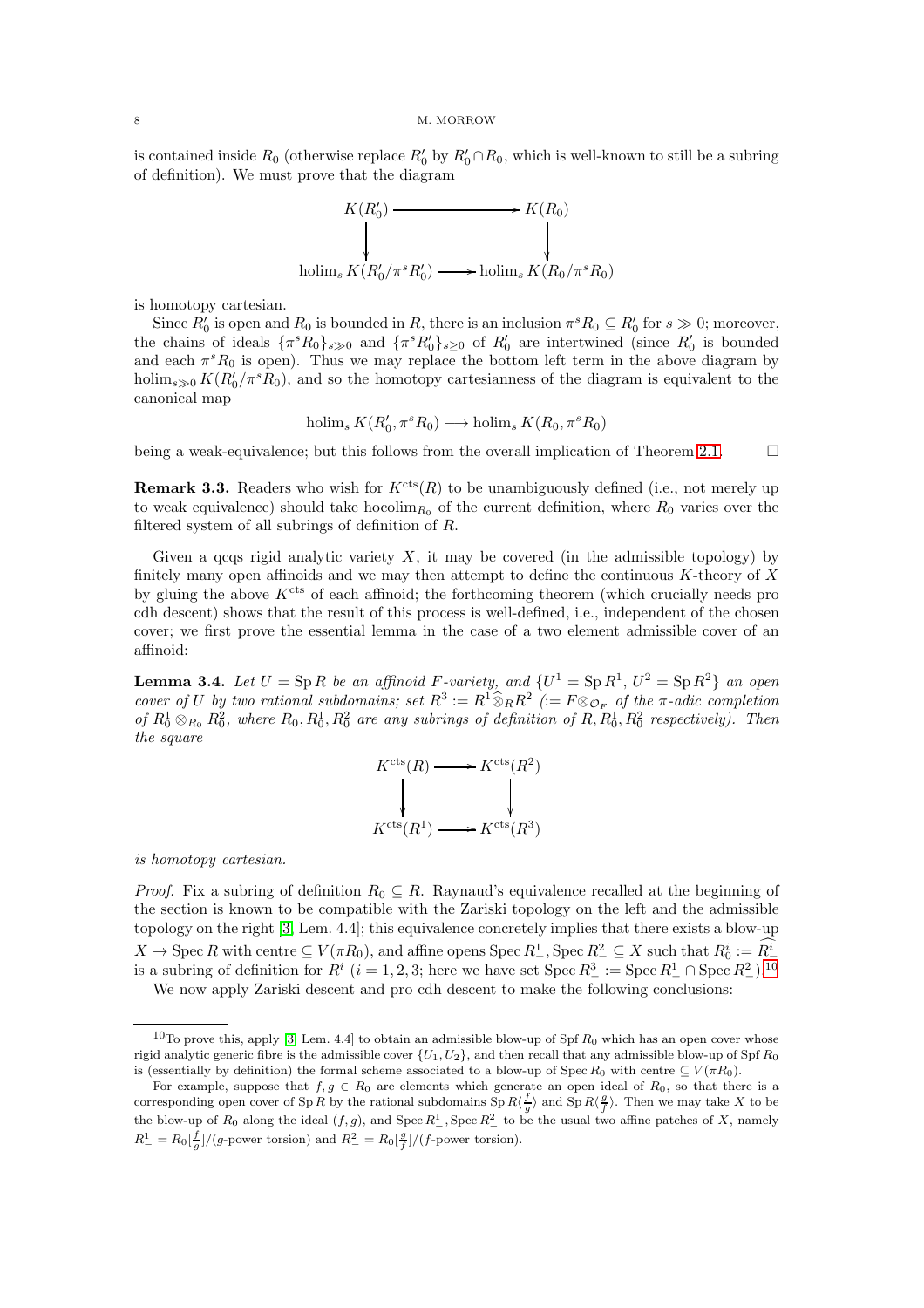(i) For each  $i = 1, 2, 3$ , the left and right squares in the commutative diagram

$$
\text{holim}_s K(R^i_-, \pi^s R^i_-) \longrightarrow K(R^i_-) \longrightarrow K(R^i_-[\frac{1}{\pi}])
$$
\n
$$
\downarrow \qquad \qquad \downarrow \qquad \qquad \downarrow
$$
\n
$$
\text{holim}_s K(R^i_0, \pi^s R^i_0) \longrightarrow K(R^i_0) \longrightarrow K(R^i)
$$

are homotopy cartesian: the left simply because  $R^i$ / $\pi^s$   $\stackrel{\sim}{\to}$   $R^i_0/\pi^s$  for each  $s \geq 1$ , and the right by a standard.... Since the cofibre of the composition of the bottom arrows is  $K^{\text{cts}}(R^i)$  (by Definition [3.1\)](#page-6-2), it follows that the same is true of the composition of the top arrows, i.e., the natural sequence

$$
\operatorname{holim}_{s} K(R^{i}_{-}, \pi^{s} R^{i}_{-}) \longrightarrow K(R^{i}_{-}[\frac{1}{\pi}]) \longrightarrow K^{\operatorname{cts}}(R)
$$

is a fibre sequence.

(ii) Next, Zariski descent implies that the squares

$$
\text{holim}_s K(X, X \times_{R_0} \pi^s R_0) \longrightarrow \text{holim}_s K(R^1_-, \pi^s R^1_-) \qquad K(R) \longrightarrow K(R^1_-\left[\frac{1}{\pi}\right])
$$
\n
$$
\downarrow \qquad \qquad \downarrow \qquad \qquad \downarrow \qquad \qquad \downarrow
$$
\n
$$
\text{holim}_s K(R^2_-, \pi^s R^2_-) \longrightarrow \text{holim}_s K(R^3_-, \pi^s R^3_-) \qquad K(R^2_-\left[\frac{1}{\pi}\right]) \longrightarrow K(R^3_-\left[\frac{1}{\pi}\right])
$$

are homotopy cartesian.

(iii) Pro cdh descent (Theorem [2.6\)](#page-6-3) implies that

holim  $K(R_0, \pi^s R_0) \stackrel{\sim}{\rightarrow} \text{holim } K(X, X \times_{R_0} \pi^s R_0);$ 

combined with Definition [3.1](#page-6-2) for  $R$  this yields a fibre sequence

$$
\underset{s}{\text{holim}}\, K(X, X \times_{R_0} \pi^s R_0) \longrightarrow K(R) \longrightarrow K^{\text{cts}}(R)
$$

Comparing the fibre sequences of (i) $\&$ (iii) with the homotopy cartesian squares of (ii) reveals that the desired square  $(\dagger)$  is indeed homotopy cartesian.

<span id="page-8-0"></span>Theorem 3.5. There is a presheaf of spectra

 $K^{\text{cts}}$ : quasi-compact, quasi-separated rigid analytic F-varieties  $\longrightarrow$  Spectra

which satisfies the following two properties:

- (i)  $K<sup>cts</sup>(Sp R)$  is weakly equivalent to  $K<sup>cts</sup>(R)$ , for each affinoind F-algebra R.
- (ii) K<sup>cts</sup> satisfies Mayer–Vietoris descent for the admissible topology, i.e., whenever  $\{U_1, U_2\}$ is an admissible open cover of a qcqs rigid analytic variety  $X$ , then the square

$$
K^{\mathrm{cts}}(X) \longrightarrow K^{\mathrm{cts}}(U_2)
$$
  
\n
$$
\downarrow \qquad \qquad \downarrow
$$
  
\n
$$
K^{\mathrm{cts}}(U_1) \longrightarrow K^{\mathrm{cts}}(U_1 \cap U_2)
$$

is homotopy cartesian.

Moreover, the presheaf of spectra  $K^{\text{cts}}$  is unique in a suitable sense, e.g.,  $\infty$ -categorically.

*Proof.* The paragraph proceeding Lemma [3.4](#page-7-1) explains why  $K^{\text{cts}}$  is determined by (i) and (ii); we will not attempt to make this uniqueness assertion more precise here, as it most likely requires introducing an ∞-category of presheaves of spectra in order to keep track of the various higher coherences between homotopies.

Various hypercohomology constructions (e.g., the Čech or Godement approaches of Thomason [\[21,](#page-10-5) §1]) allow us to define  $K<sup>cts</sup>(X)$ , where X is an arbitrary gcqs rigid analytic variety, in terms of a homotopy limit involving  $K^{\text{cts}}(R)$  where  $\{ \text{Sp } R \}$  varies over open affinoid covers of X. The resulting presheaf of spectra  $X \mapsto K^{\text{cts}}(X)$  satisfies (ii) by a standard theorem concerning hypercohomology (e.g., [\[21,](#page-10-5) Thm. 1.46]), while (i) reduces to Lemma [3.4.](#page-7-1) Although many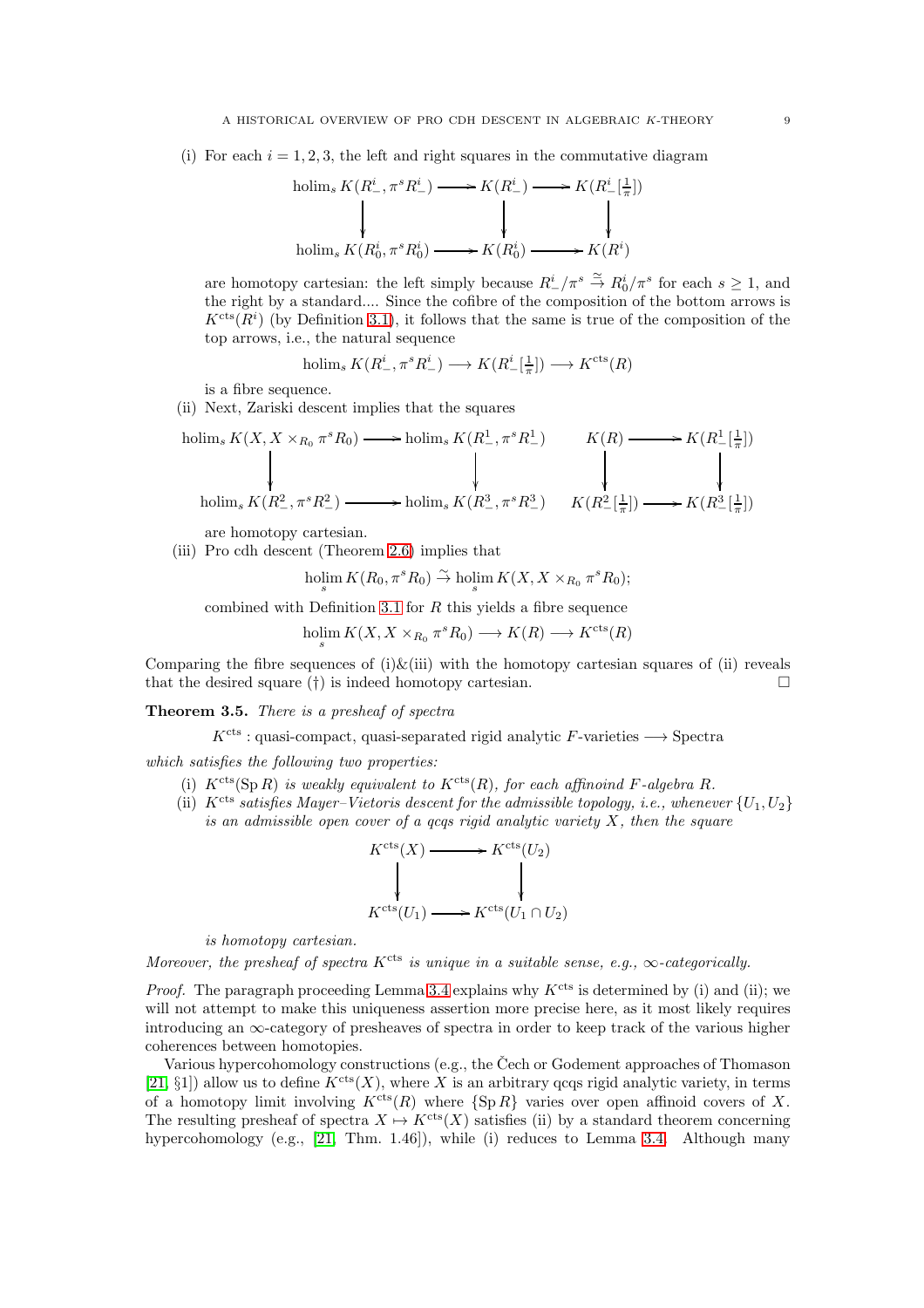readers are likely to be convinced by this sketch, we may present the details elsewhere since there seems to be little in the literature concerning the relation between different hypercohomology constructions in the case of the admissible site of a rigid analytic variety.<sup>[11](#page-9-17)</sup>

### **REFERENCES**

- <span id="page-9-18"></span>[1] Théorie des topos et cohomologie étale des schémas. Tome 2. Lecture Notes in Mathematics, Vol. 270. Springer-Verlag, Berlin-New York, 1972. Séminaire de Géométrie Algébrique du Bois-Marie 1963–1964 (SGA 4), Dirig´e par M. Artin, A. Grothendieck et J. L. Verdier. Avec la collaboration de N. Bourbaki, P. Deligne et B. Saint-Donat.
- <span id="page-9-19"></span>[2] ABBES, A. Éléments de géométrie rigide. Volume I, vol. 286 of Progress in Mathematics. Birkhäuser/Springer Basel AG, Basel, 2010. Construction et étude géométrique des espaces rigides. [Construction and geometric study of rigid spaces], With a preface by Michel Raynaud.
- <span id="page-9-16"></span><span id="page-9-7"></span>[3] BOSCH, S., AND LÜTKEBOHMERT, W. Formal and rigid geometry. I. Rigid spaces. Math. Ann. 295, 2 (1993), 291–317.
- [4] CORTIÑAS, G., HAESEMEYER, C., SCHLICHTING, M., AND WEIBEL, C. Cyclic homology, cdh-cohomology and negative K-theory. Ann. of Math. (2) 167, 2 (2008), 549–573.
- <span id="page-9-9"></span><span id="page-9-1"></span>[5] FAUSK, H., AND ISAKSEN, D. C. t-model structures. Homology Homotopy Appl. 9, 1 (2007), 399-438.
- [6] Geisser, T., and Hesselholt, L. Bi-relative algebraic K-theory and topological cyclic homology. Invent. Math. 166, 2 (2006), 359–395.
- <span id="page-9-8"></span>[7] Geisser, T., and Hesselholt, L. On relative and bi-relative algebraic K-theory of rings of finite characteristic. J. Amer. Math. Soc. 24, 1 (2011), 29–49.
- <span id="page-9-14"></span><span id="page-9-3"></span>[8] GELLER, S. C., AND WEIBEL, C. A.  $K_1(A, B, I)$ . J. Reine Angew. Math. 342 (1983), 12-34.
- [9] Kerz, M., Saito, S., and Tamme, G. Towards a non-archimedean analytic analog of the Bass–Quillen conjecture. arXiv:1608.00703 (2016).
- <span id="page-9-0"></span>[10] Kerz, M., Strunk, F., and Tamme, G. Algebraic K-theory and descent for blow-ups. arXiv:1611.08466 (2016).
- <span id="page-9-6"></span>[11] Krishna, A., and Srinivas, V. Zero-cycles and K-theory on normal surfaces. Ann. of Math. (2) 156, 1 (2002), 155–195.
- <span id="page-9-2"></span>[12] Milnor, J. Introduction to algebraic K-theory. Princeton University Press, Princeton, N.J., 1971. Annals of Mathematics Studies, No. 72.
- <span id="page-9-13"></span><span id="page-9-10"></span>[13] MORROW, M. Pro cdh-descent for cyclic homology and K-theory. J. Inst. Math. Jussieu, to appear.
- [14] MORROW, M. Pro unitality and pro excision in algebraic K-theory and cyclic homology. J. Reine Angew. Math., to appear.
- <span id="page-9-12"></span>[15] QUILLEN, D. On the (co-) homology of commutative rings. In Applications of Categorical Algebra (Proc. Sympos. Pure Math., Vol. XVII, New York, 1968). Amer. Math. Soc., Providence, R.I., 1970, pp. 65–87.
- <span id="page-9-15"></span><span id="page-9-11"></span>[16] QUILLEN, D. G. Homology of commutative rings. Unpublished MIT notes (1968).
- [17] RAYNAUD, M. Géométrie analytique rigide d'après Tate, Kiehl, · · . In Table Ronde d'Analyse non archimédienne (Paris, 1972). Soc. Math. France, Paris, 1974, pp. 319–327. Bull. Soc. Math. France, Mém. No. 39–40.
- <span id="page-9-4"></span>[18] Suslin, A. A. Excision in integer algebraic K-theory. Trudy Mat. Inst. Steklov. 208, Teor. Chisel, Algebra i Algebr. Geom. (1995), 290–317. Dedicated to Academician Igor Rostislavovich Shafarevich on the occasion of his seventieth birthday (Russian).

formal  $\mathcal{O}_F$ -schemes satisfying Zariski descent. satisfying admissible descent

$$
K(\mathcal{X}) \longrightarrow K(\mathcal{X} \times_{\mathcal{O}_F} F) \circ
$$
  
\$\downarrow\$  

$$
K(\mathcal{X} \times_{\mathcal{O}_F} \mathcal{O}_F/\pi^s \mathcal{O}_F)
$$

is consequence of pro cdh descent, thereby inducing  $K<sup>cts</sup>$  on the right side of the correspondence.

holim.

<span id="page-9-5"></span><sup>[19]</sup> Suslin, A. A., and Wodzicki, M. Excision in algebraic K-theory. Ann. of Math. (2) 136, 1 (1992), 51–122.

<span id="page-9-17"></span><sup>11</sup> We also remark that the following more highbrow point of view seems to be possible. As mentioned at the beginning of the proof of Lemma [3.4,](#page-7-1) Raynaud's equivalence is compatible with the Zariski and admissible topologies; the most natural statement of this equivalence is an identification of the topos of sheaves on a rigid analytic variety as the limit of a fibred topos (in the sense of Grothendieck [\[1,](#page-9-18) §VI]) of sheaves on formal schemes [\[2,](#page-9-19) Thm. 4.5.12]. An extension of this result to presheaves of spectra would yield a correspondence cocartesian presheaves of spectra on qc tft  $\rightarrow$  presheaves of spectra on rigid analytic F-varieties

An object of the left of this correspondence is the data of a presheaf of spectra  $\mathfrak{X} \mapsto \mathcal{E}(\mathfrak{X})$  which satisfies not only Zariski descent but also cocartesianess for each admissible blow-up  $\pi : \mathfrak{X}' \to \mathfrak{X}$ , i.e., the resulting adjoint  $\mathcal{E}_{\mathfrak{X}'} \to R\pi_* \mathcal{E}_{\mathfrak{X}}$  (where  $\mathcal{E}_{\mathfrak{X}}$  is the restriction of  $\mathcal{E}$  to  $\mathfrak{X}_{\mathrm{Zar}}$ , and similarly for  $\mathfrak{X}'$ ) is a local equivalence. In defining such an presheaf of spectra we may restrict to those formal schemes  $\mathfrak{X} = \hat{\mathcal{X}}$  which arise as the completion of finite-type  $\mathcal{O}_F$ -schemes X; we leave it to the interested reader to check that the cocartesinness for the presheaf " $X \mapsto$  the homotopy pushout of